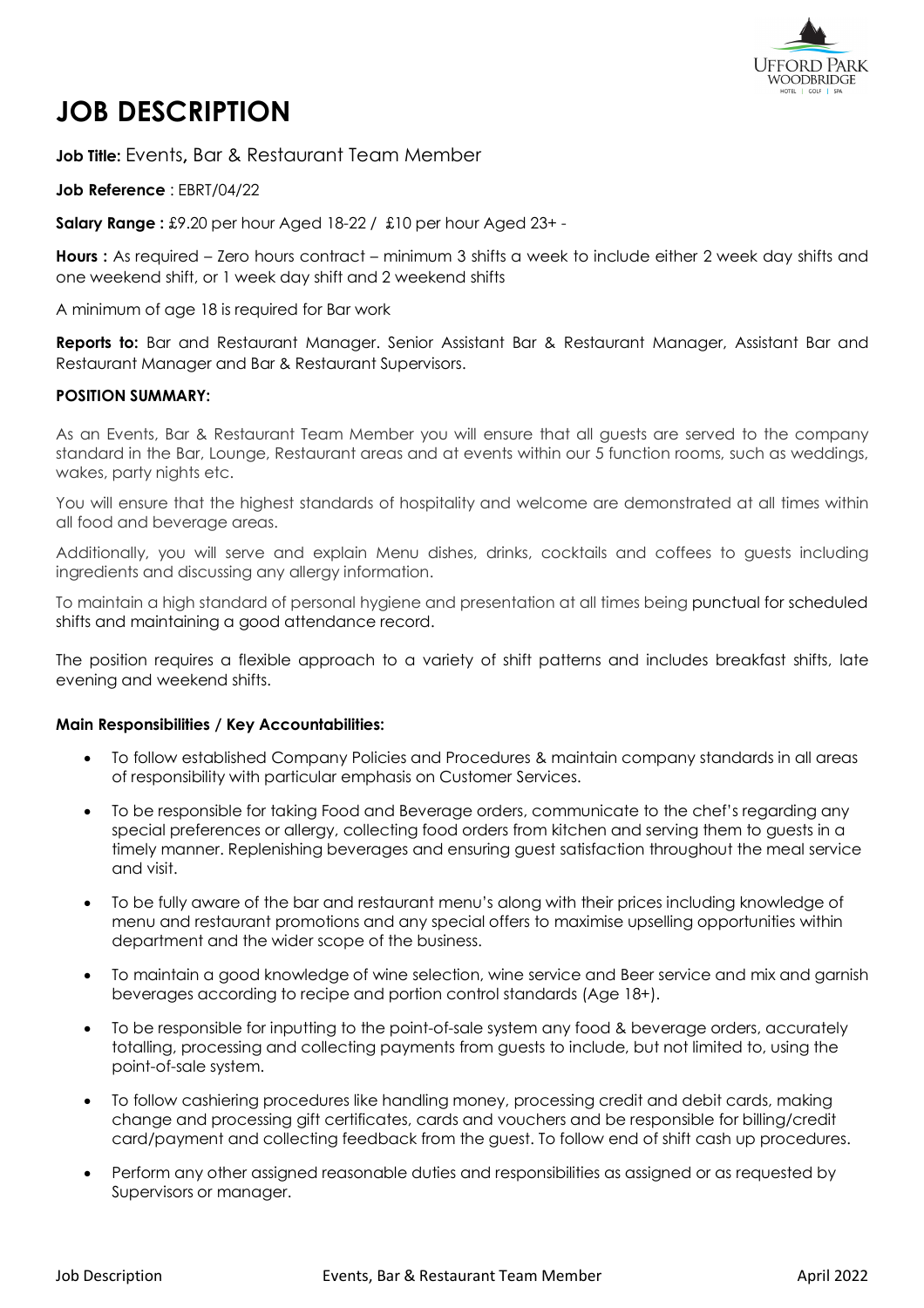

- To ensure that all statutory elements of health and safety are adhered to and maintain the premises in a safe and healthy condition and to a high standard.
- To maintain the safe storage and control of any potentially harmful materials and chemicals used within the department and ensure that such materials are appropriately marked and signposted.
- To adhere to all aspects of the departments risk management, including ensuring all necessary risk assessments are completed and the necessary checks are in place to meet all audit requirements.
- To adhere to the safe and efficient operating procedures of all department equipment and to report any deficiencies.
- To be aware of and adhere to applicable hotel rules, regulations, legislation and procedures, national legislation (Health and Safety, COSHH, Data Protection).
- To maintain confidentiality of information acquired in the course of undertaking duties for the hotel.
- To be responsible for your own continuing self-development, attending training as required and appropriate.
- To undertake other duties appropriate to the post as required.

### **Planning and Organisation:**

- To be responsible for stocking and maintaining the bar with all the required supplies and inventory (e.g. beer, wine, spirits, paper products, straws, stirrers, condiments, glassware, ice cubes etc.) within the postholders' sphere of responsibility.
- To ensure all equipment is returned to proper locations, turning off lights, locking doors and completing bar closing checklist.
- Assist in carrying out scheduled inventories of products and operating equipment.
- To ensure tables are cleared at the end of service and prepare for service by polishing cutlery, glassware and crockery etc.
- Complete closing duties, including storing all reusable goods, breaking down goods, cleaning all equipment and areas.

#### **Decision Making and Use of Judgement:**

- To ensure that the bar is fully stocked, clean and tidy at all times.
- To establish a rapport with guests to build loyal and satisfied customers and advise Management/Supervisor of any guest complaints promptly.
- To determine whether individuals have proper identification and serve alcoholic beverages to guests in accordance with statutory and company laws and regulations.

## **Essential Internal and External Relationships:**

- Welcome and acknowledge all guests according to company standards in a timely, friendly and efficient manner. Respond to and take responsibility for guest requests and follow up any incidences.
- Speak with others using clear and professional language, and answer telephones using appropriate etiquette.
- To attend department meetings and line manager meetings as directed.
- To maintain a good relationship between the Bar & Restaurant, C&E, Kitchen, housekeeping & Front of the House demonstrating a friendly, helpful positive attitude towards all co-workers.